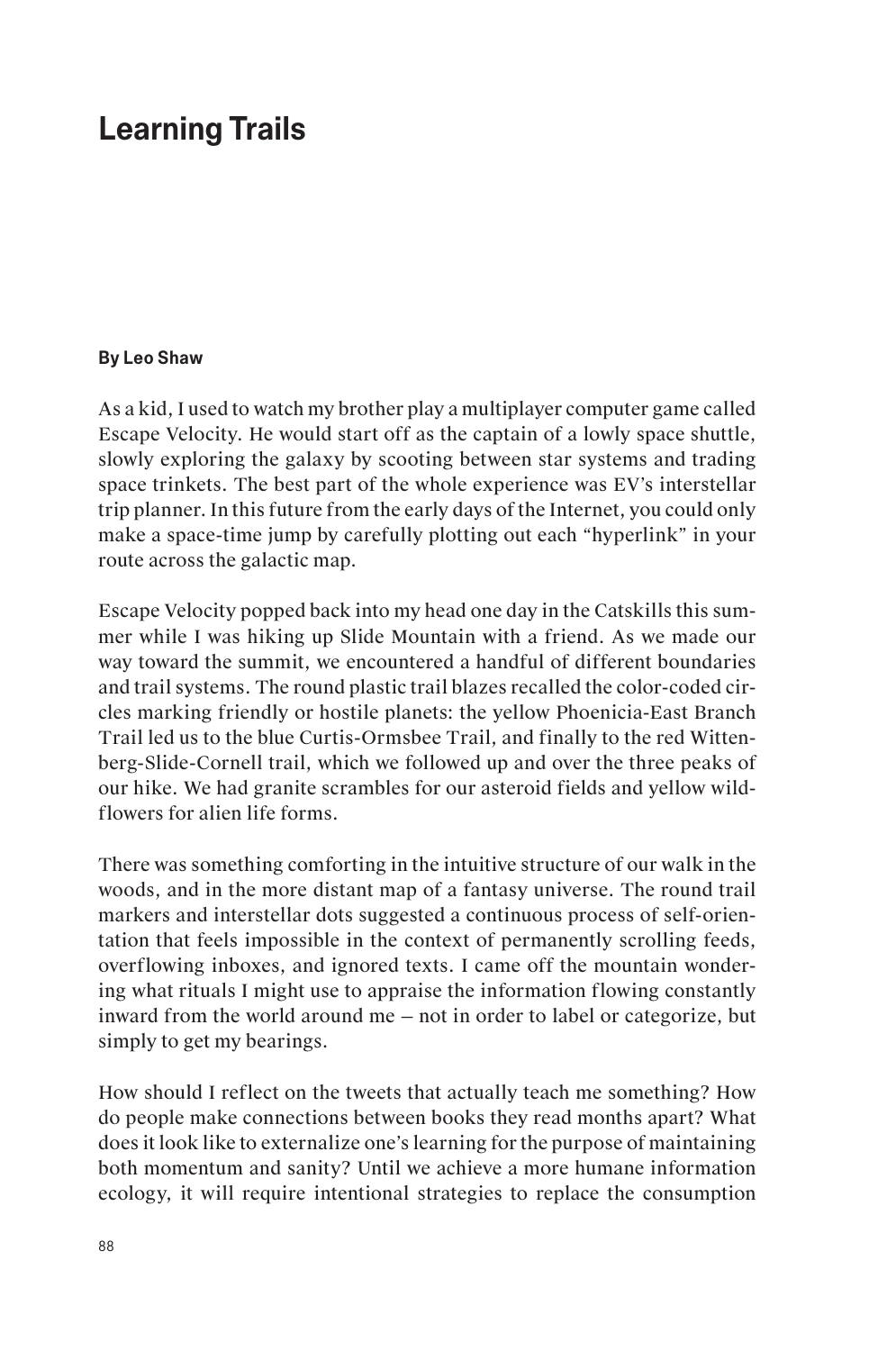of content with behavior that feels like learning. To borrow Studs Terkel's phrasing, we need to shape our information diet into "a sort of life rather than a Monday through Friday sort of dying."

Most trails are not planned, but formed gradually through the habits of individuals and groups. So it goes with modes of learning on the web.

Tom Critchlow wrote a post on his blog this summer about blogchains, an idea that Venkatesh Rao coined<sup>2</sup> to describe his writing on Ribbonfarm. The concept labels his habit of gradually developing a line of thinking through a series of short, sequential blog posts. In Venkatesh's case this is a way of bringing fuzzy concepts, like "domestic cozy,"2 into focus. It may start off in one direction and then meander in another. It may even have multiple authors. It is a technique of loosely crystallizing a train of thought — solid enough to get one's head around, but ephemeral enough to leave open many possible directions of travel.

Tom has been organizing some of his writing into blogchains, too. These have even crossed from one person's blog to another, in an echo of the webrings that populated an earlier internet. I like this idea partly because it's not a new tool or feature. It's simply an invitation to view your ideas in a certain way. It's a frame that imposes structure in one sense so that you can preserve openness in another.

If a blogchain is a loose trail of ideas expressed, a reading list can be the inverse. An Are.na channel can be a kind of multimedia reading list or "playlist for ideas,"3 which reflects what someone is synthesizing from the contents. But you don't have to use Are.na to get this effect. Édouard Urcades describes<sup>4</sup> the process more generally as building "reading networks."

> While texts often build and maintain an internal and pre-set collection of references … it's a far more personal practice to form one's own links in an inter-textual manner. I'd like to think that building your own reading networks can foster a method of building personal abstractions, building personal relevance to any given topic, and improving the methods by which you consume others' ideas and structures.

I especially like how Édouard's writing rhymes with the way Octavia Butler once described<sup>5</sup> her reading style:

> "I generally have four or five books open around the house—I live alone; I can do this—and they are not books on the same subject.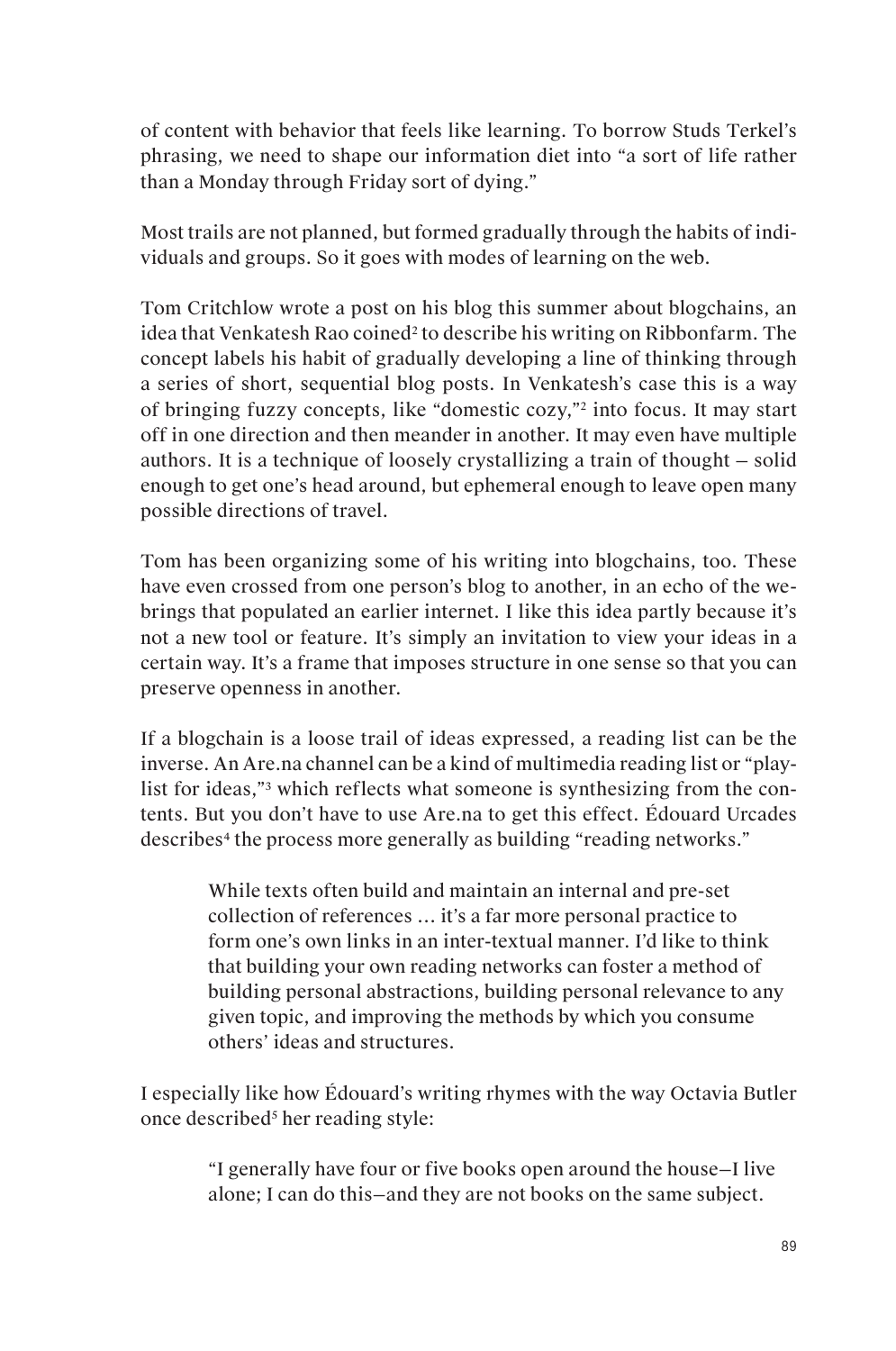They don't relate to each other in any particular way, and the ideas they present bounce off one another. And I like this effect. I also listen to audio-books, and I'll go out for my morning walk with tapes from two very different audio-books, and let those ideas bounce off each other, simmer, reproduce in some odd way, so that I come up with ideas that I might not have come up with if I had simply stuck to one book until I was done with it and then gone and picked up another. So, I guess, in that way, I'm using a kind of primitive hypertext."

Though Butler invokes the logic of networked computing, she describes an approach that works across and apart from specific media. She is less concerned with the structure of information than she is with navigating it in a way that is both improvisational and directed. Just like in Escape Velocity, it takes a certain combination of intention, orientation, and pacing to learn in a hypertextual way.

Put another way, we might say that a trail is different from a map. Maps can be instrumentalized in systematic ways, as when a platform creates and manipulates a social graph using algorithms. But a trail is traveled on the ground, in real time, and constrained by the spontaneity of movement. This unfolding-over-time is what I like best about the idea of a trail: the imminence of thought taking concrete shape.

In other words: "the road is made by walking." Or, as Laurel Schwulst writes<sup>6</sup>:

"Snails (and other gastropods like slugs) excrete slime. They make this slime to move, so that their bodies don't lose moisture to the rugged terrain beneath them. This slime is beautiful because it glimmers. It's also beautiful because it's a map of time recently spent by the snail. Where is the snail now? And where was it going in the first place?"

Another thing I like about the trail is its negotiation with possibility. When you make a trail you are charting a small path, moment by moment, through an infinitude as broad and deep as the sea of "content." You step here and not there. Even following an established trail means hewing to this original concession, which if you think about it, is a collective decision about how to spend our time.